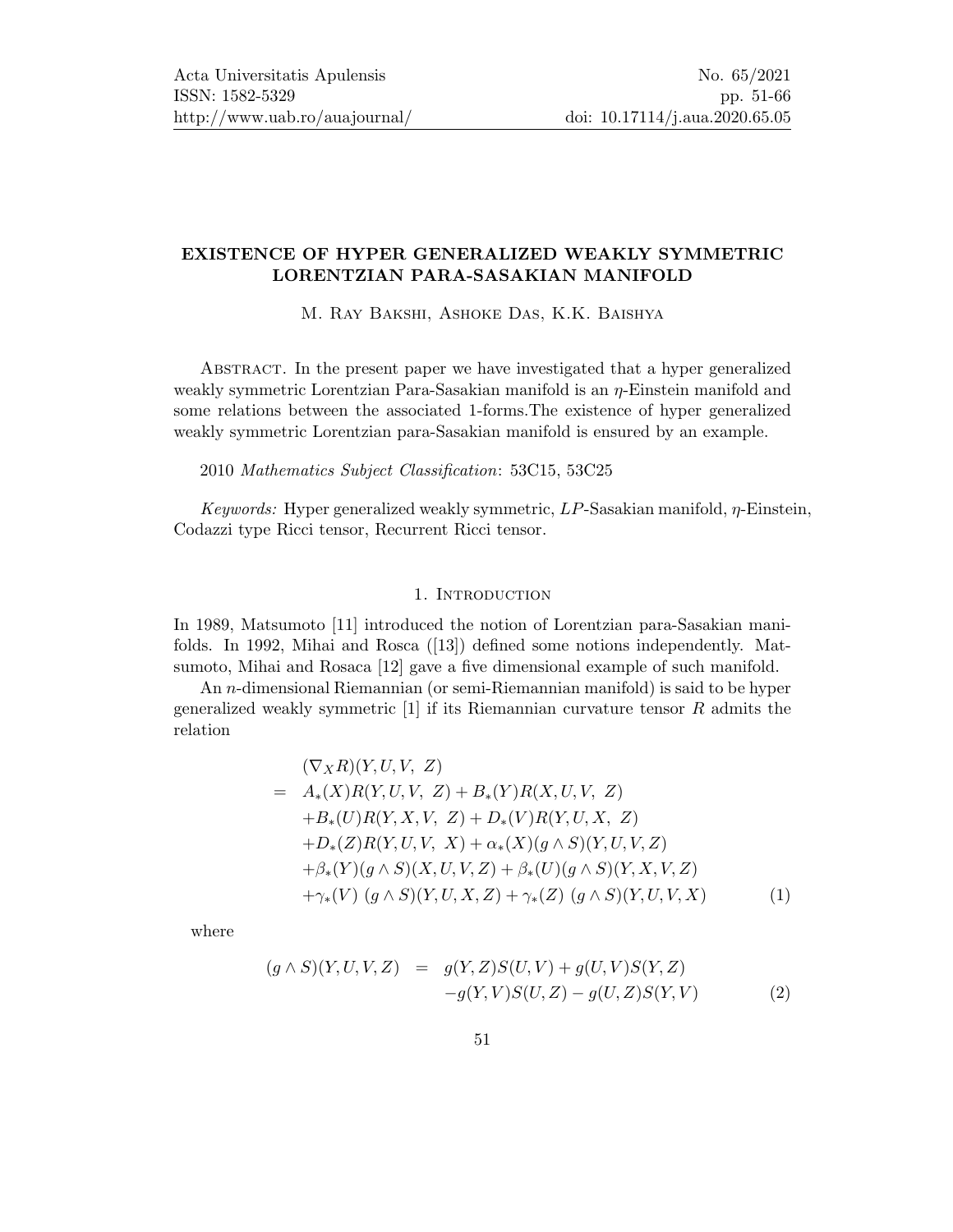and  $A_*, B_*, D_*, \alpha_*, \beta_*$  and  $\gamma_*$  are non-zero 1-forms defined by  $A_*(X) = g(X, \sigma),$  $B_*(X) = g(X, \varrho), D_*(X) = g(X, \pi), \alpha_*(X) = g(X, \theta), \beta_*(X) = g(X, \tau)$  and  $\gamma_*(X) = g(X, \tau)$  $g(X, v)$ . The beauty of such manifold is that it has the flavour of

(i) locally symmetric space [\[10\]](#page-15-4) (for  $A_* = B_* = D_* = \alpha_* = \beta_* = \gamma_* = 0,$ )

(ii) recurrent space [\[15\]](#page-15-5) (for  $A_* \neq 0$ ,  $B_* = D_* = \alpha_* = \beta_* = \gamma_* = 0$ .)

(iii) hyper recurrent space [?] (for  $A_* \neq 0, \alpha_* \neq 0, B_* = D_* = \beta_* = \gamma_* = 0,$ )

(iv) pseudo symmetric space [\[8\]](#page-15-6) (for  $A_* = B_* = D_* = A_*^* \neq 0$  and  $\alpha_* = \beta_* =$  $\gamma_* = 0$ ),

(v) semi-pseudo symmetric space [?] (for  $B_* = D_*$  and  $A_* = \alpha_* = \beta_* = \gamma_* = 0$ ),

(vi) hyper semi-pseudo symmetric space (for  $A_* = \alpha_* = 0, B_* = D_* \neq 0$  and  $\beta_* = \gamma_* \neq 0,$ 

(vii) hyper pseudo symmetric space (for  $A_* = 2B_* = 2D_*$ ,  $\alpha_* = 2\beta_* = 2\gamma_*$ ),

(viii) almost pseudo symmetric space [\[9\]](#page-15-7) (for  $A_* = B_* + H_1, H_1 = B_* = D_* \neq 0$  $\alpha_* = \beta_* = \gamma_* = 0$ ,

(ix) almost hyper pseudo symmetric space (for  $A_* = B_* + H_1, H_1 = B_* = D_* \neq 0$ ,  $\alpha_* = \beta_* + H_2, H_2 = \beta_* = \gamma_* \neq 0$  and

(x) weakly symmetric space [\[14\]](#page-15-8) ( for  $\alpha_* = \beta_* = \gamma_* = 0$ ).

Recently, the authors([\[6\]](#page-14-1)) studied hyper generalized pseudo Q-symmetric space in the Riemannian manifolds and its various properties.

We represent our paper as follows: Section-2 is concerned with some known results of Lorentzian para-Sasakian manifold. In section-3 we have investigated that a hyper generalized weakly symmetric Lorentzian para-Sasakian manifold is an  $\eta$ -Einstein manifold and getting some interesting curvature conditions. Finally, we constructed an example of hyper generalized weakly symmetric Lorentzian Para-Sasakian manifold.

#### 2. Properties of Lorentzian para-sasakian manifold

Let M be an n-dimensional differential manifold endowed with a  $(1, 1)$  tensor field  $\phi$ , a vector field  $\xi$ , a 1-form  $\eta$ , and a Lorentzian metric g of type  $(0, 2)$  such that for each point  $a \in M$ , the tensor  $g_a: T_aM \times T_aM \to \mathbb{R}$  is a non-degenerate inner product of signature  $(-, +, +, ..., +)$ , where  $T_aM$  denotes the tangent space of M at  $a \text{ and } \mathbb{R}$  is the real number space which satisfies

$$
\phi^2 = I + \eta \otimes \xi,\tag{3}
$$

<span id="page-1-0"></span>
$$
\eta(\xi) = -1,\tag{4}
$$

<span id="page-1-1"></span>
$$
g(X,\xi) = \eta(X),\tag{5}
$$

$$
g(\phi X, \phi Y) = g(X, Y) + \eta(X)\eta(Y),\tag{6}
$$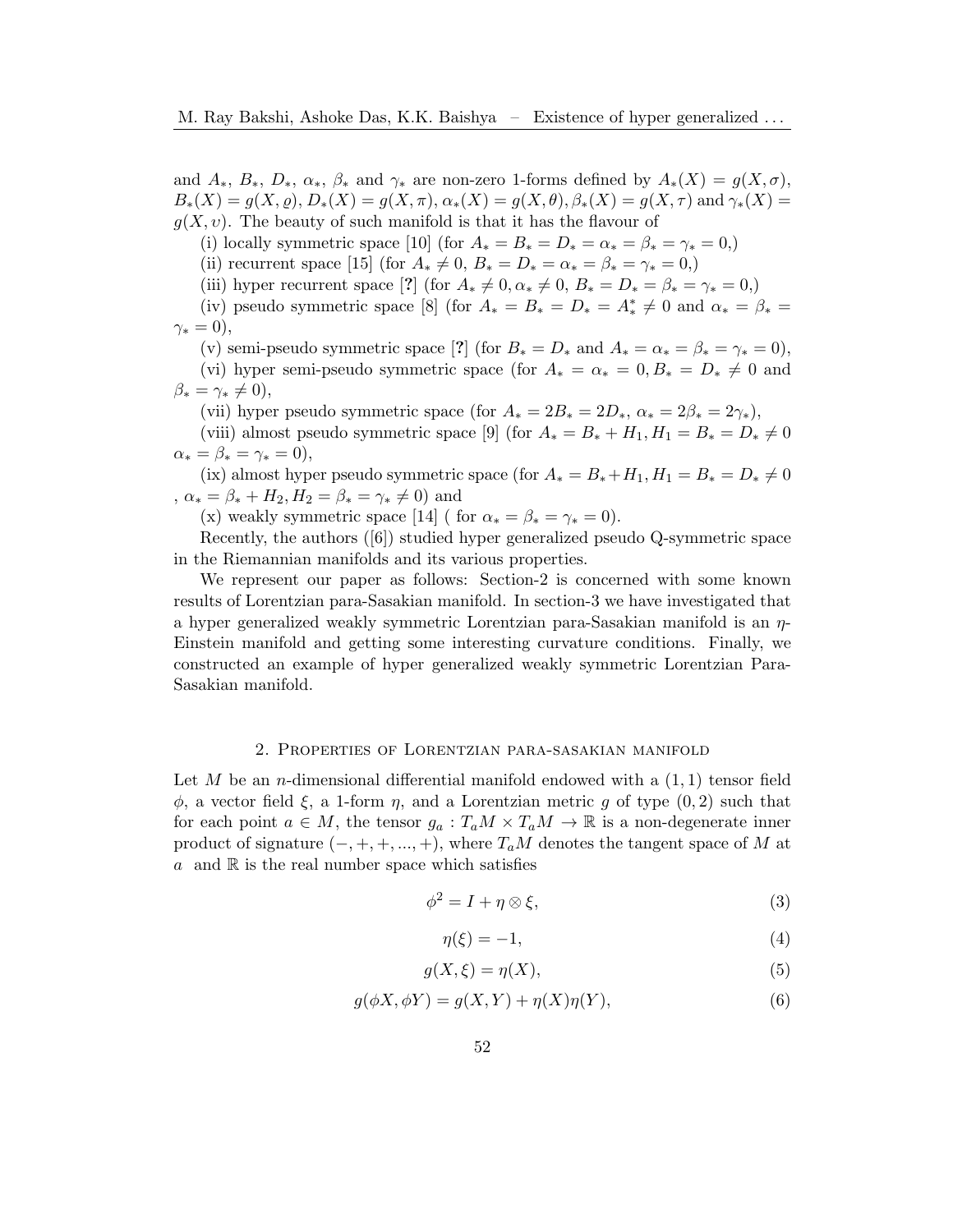for all vector fields X, Y on  $M^n$ . Then, the structure  $(\phi, \xi, \eta, g)$  is called Lorentzian almost paracontact structure and the manifold with the structure  $(\phi, \xi, \eta, g)$  is called a Lorentzian almost paracontact manifold. In the Lorentzian almost paracontact manifold  $M$ , the following relations hold  $([2], [2], [3], [4], [5])$  $([2], [2], [3], [4], [5])$  $([2], [2], [3], [4], [5])$  $([2], [2], [3], [4], [5])$  $([2], [2], [3], [4], [5])$  $([2], [2], [3], [4], [5])$  $([2], [2], [3], [4], [5])$  $([2], [2], [3], [4], [5])$  $([2], [2], [3], [4], [5])$ 

<span id="page-2-4"></span>
$$
\phi \xi = 0, \ \eta \circ \phi = 0,\tag{7}
$$

$$
g(\phi X, Y) = g(X, \phi Y). \tag{8}
$$

A Lorentzian almost paracontact manifold M endowed with the structure  $(\phi, \xi, \eta, g)$ is called an Lorentzian para-Sasakian manifold if

$$
(\nabla_X \phi)Y = g(\phi X, \phi Y)\xi + \eta(Y)\phi^2 X,\tag{9}
$$

where ∇ denotes the operator of covariant differentiation with respect to the Lorentzian metric g. In an LP-Sasakian manifold M with the structure  $(\phi, \xi, \eta, g)$ , it is easily seen that

<span id="page-2-1"></span>
$$
\nabla_X \xi = \phi X,\tag{10}
$$

<span id="page-2-2"></span>
$$
(\nabla_X \eta)Y = g(X, \phi Y) = (\nabla_Y \eta)X,\tag{11}
$$

<span id="page-2-3"></span>
$$
S(X, \xi) = (n - 1)\eta(X),
$$
\n(12)

<span id="page-2-5"></span>
$$
R(\xi, X)Y = g(X, Y)\xi - \eta(Y)X,\tag{13}
$$

<span id="page-2-6"></span>
$$
R(X,Y)\xi = \eta(Y)X - \eta(X)Y.
$$
\n(14)

for all vector fields  $X, Y$  on  $M^n$ .

# 3. Hyper generalized weakly symmetric Lorentzian Para-Sasakian manifold

A Lorentzian para-Sasakian manifold is said to be hyper generalized weakly symmetric if it admits the curvature condition

<span id="page-2-0"></span>
$$
(\nabla_X R)(Y, U, V, Z)
$$
  
=  $A_*(X)R(Y, U, V, Z) + B_*(Y)R(X, U, V, Z)$   
+ $B_*(U)R(Y, X, V, Z) + D_*(V)R(Y, U, X, Z)$   
+ $D_*(Z)R(Y, U, V, X) + \alpha_*(X)(g \wedge S)(Y, U, V, Z)$   
+ $\beta_*(Y)(g \wedge S)(X, U, V, Z) + \beta_*(U)(g \wedge S)(Y, X, V, Z)$   
+ $\gamma_*(V) (g \wedge S)(Y, U, X, Z) + \gamma_*(Z) (g \wedge S)(Y, U, V, X). (15)$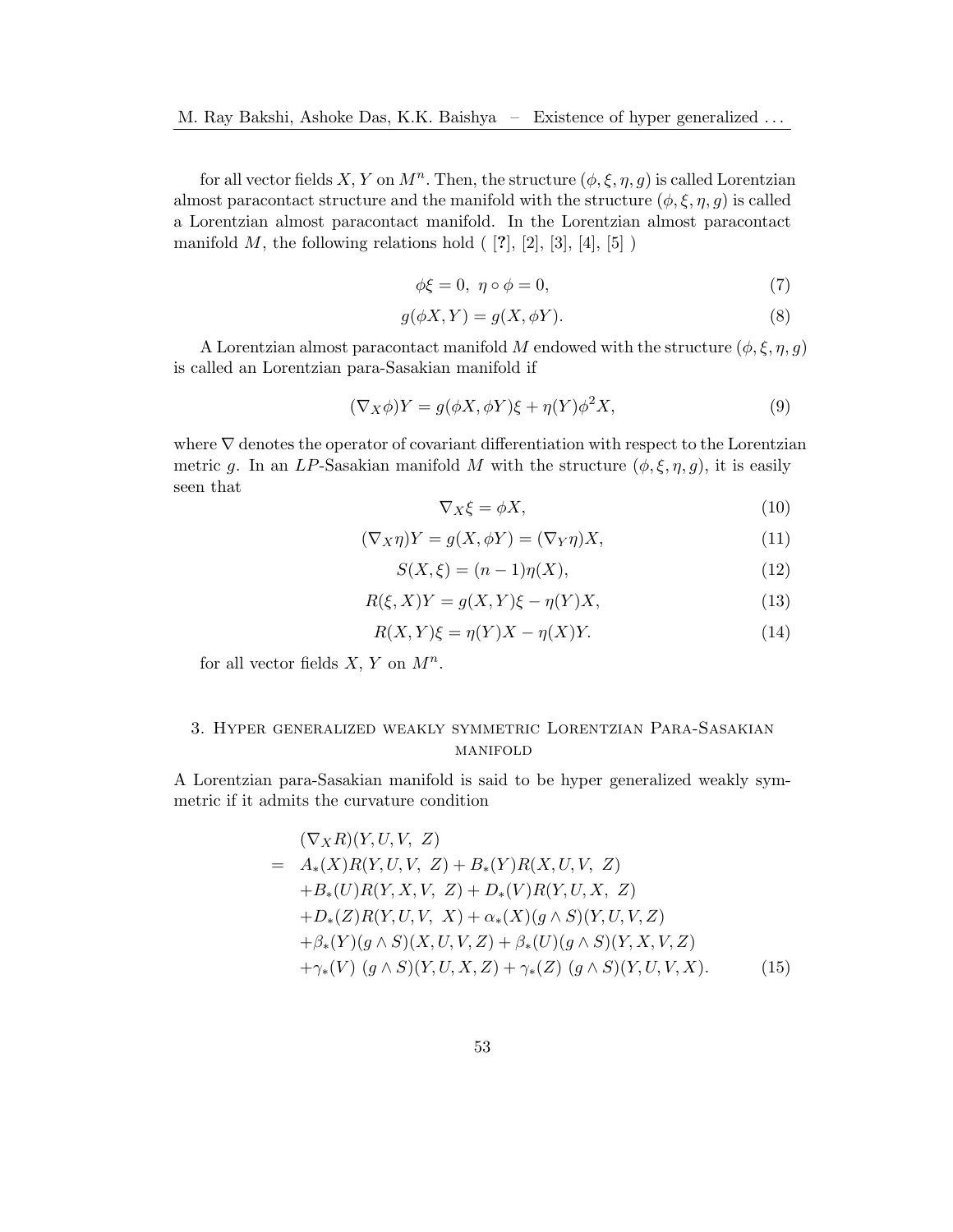First using  $(2)$  in  $(15)$  and then contracting with U and V in  $(15)$  we obtain

<span id="page-3-0"></span>
$$
(\nabla_X S)(Y, Z) = A_*(X)S(Y, Z) + B_*(Y)S(X, Z) + D_*(Z)S(X, Y) + B_*(R(X, Y)Z) + D_*(R(X, Z)Y) + \alpha_*(X)[2S(Y, Z) + rg(Y, Z)] + \beta_*(Y)[2S(X, Z) + rg(X, Z)] + \gamma_*(Z)[2S(Y, X) + rg(Y, X)] + \beta_*(LX)g(Y, Z) + \beta_*(X)S(Y, Z) - \beta_*(Y)S(X, Z) - \beta_*(LY)g(Z, X) + \gamma_*(LX)g(Y, Z) + \gamma_*(X)S(Y, Z) - \gamma_*(LZ)g(Y, X) - \gamma_*(Z)S(X, Y)
$$
\n(16)

which yields

<span id="page-3-1"></span>
$$
(\nabla_X S)(Y,\xi)
$$
  
=  $A_*(X)(n-1)\eta(Y) + B_*(Y)(n-1)\eta(X) + D_*(\xi)S(X,Y) + B_*(X)\eta(Y) - B_*(Y)\eta(X)$   
+ $D_*(X)\eta(Y) - g(X,Y)D_*(\xi) + \alpha_*(X)\eta(Y)[2(n-1) + r] + \beta_*(Y)\eta(X)[2(n-1) + r] + \gamma_*(\xi)[2S(Y,X) + rg(Y,X)] + \beta_*(LX)\eta(Y) + (n-1)[\beta_*(X)\eta(Y) - \beta_*(Y)\eta(X)]$   
- $\beta_*(LY)\eta(X) + \gamma_*(LX)\eta(Y) + (n-1)\gamma_*(X)\eta(Y)$   
- $\gamma_*(L\xi)g(X,Y) - \gamma_*(\xi)S(X,Y)$  (17)

for  $Z = \xi$ . And putting  $Y = \xi$  in [\(16\)](#page-3-0) then replacing Z by Y we get

<span id="page-3-2"></span>
$$
(\nabla_X S)(\xi, Y)
$$
  
=  $A_*(X)(n-1)\eta(Y) + B_*(\xi)S(X, Y) + D_*(Y)(n-1)\eta(X) + B_*(X)\eta(Y) - B_*(\xi)g(X, Y)$   
+ $D_*(X)\eta(Y) - D_*(Y)\eta(X) + \alpha_*(X)\eta(Y)[2(n-1) + r] + \beta_*(\xi)[2S(Y, X) + rg(Y, X)]$   
+ $\gamma_*(Y)\eta(X)[2(n-1) + r] + \beta_*(LX)\eta(Y) + (n-1)\beta_*(X)\eta(Y) - \beta_*(\xi)S(X, Y)$   
- $\beta_*(L\xi)g(X, Y) + \gamma_*(LX)\eta(Y) + (n-1)\gamma_*(X)\eta(Y)$   
- $\gamma_*(LY)\eta(X) - (n-1)\gamma_*(Y)\eta(X).$  (18)

Now from  $(17)$  and  $(18)$  we have

<span id="page-3-3"></span>
$$
[B_*(\xi) - D_*(\xi) + \beta_*(\xi) - \gamma_*(\xi)]S(X,Y)
$$
  
= 
$$
[B_*(\xi) + \beta_*(L\xi) + r\gamma_*(\xi) - r\beta_*(\xi) - D_*(\xi) - \gamma_*(L\xi)]g(X,Y)
$$
  
+
$$
\eta(X)[\gamma_*(LY) + (n-2)B_*(Y) + \beta_*(Y)\{(n-1) + r\}
$$
  
-
$$
\beta_*(LY) - (n-2)D_*(Y) - \gamma_*(Y)\{(n-1) + r\}].
$$
 (19)

Setting  $X = \xi$  in [\(19\)](#page-3-3) we obtain

<span id="page-3-4"></span>
$$
\gamma_*(LY) + (n-2)B_*(Y) + \beta_*(Y)\{(n-1) + r\} - \beta_*(LY) - (n-2)D_*(Y) - \gamma_*(Y)\{(n-1) + r\}
$$
  
= 
$$
[B_*(\xi) + \beta_*(L\xi) + r\gamma_*(\xi) - r\beta_*(\xi) - D_*(\xi) - \gamma_*(L\xi) - (n-1)\{B_*(\xi) - D_*(\xi) + \beta_*(\xi) - \gamma_*(\xi)\}\eta(Y).
$$
 (20)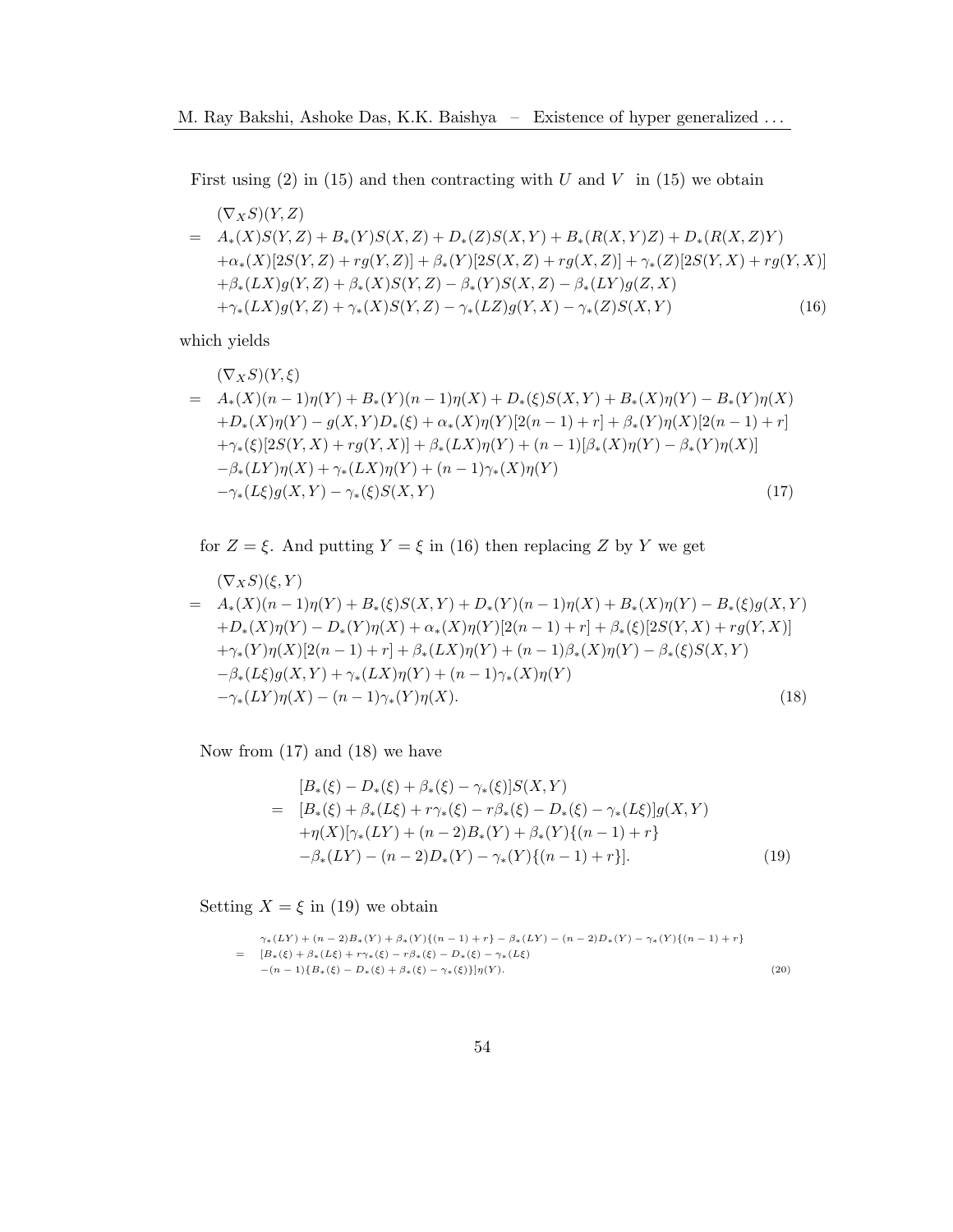Using  $(20)$  in  $(19)$  we obtain

$$
[B_{*}(\xi) - D_{*}(\xi) + \beta_{*}(\xi) - \gamma_{*}(\xi)]S(X,Y)
$$
  
= 
$$
[B_{*}(\xi) + \beta_{*}(L\xi) + r\gamma_{*}(\xi) - r\beta_{*}(\xi) - D_{*}(\xi) - \gamma_{*}(L\xi)]g(X,Y)
$$
  
+
$$
[B_{*}(\xi) + \beta_{*}(L\xi) + r\gamma_{*}(\xi) - r\beta_{*}(\xi) - D_{*}(\xi) - \gamma_{*}(L\xi)
$$
  
–
$$
(n-1)\{B_{*}(\xi) - D_{*}(\xi) + \beta_{*}(\xi) - \gamma_{*}(\xi)\}\eta(X)\eta(Y).
$$
 (21)

This leads to the following:

Theorem 1. A hyper generalized weakly symmetric Lorentzian Para-Sasakian manifold is an η-Einstein manifold provided  $B_*(\xi) + \beta_*(\xi) \neq D_*(\xi) + \gamma_*(\xi)$ .

Taking the relations [\(10\)](#page-2-1), [\(11\)](#page-2-2) and [\(12\)](#page-2-3) into account we obtain from the definition that

<span id="page-4-0"></span>
$$
(\nabla_X S)(Y,\xi) = (n-1)g(X,\phi Y) - S(Y,\phi X). \tag{22}
$$

Again, in view of the relation [\(22\)](#page-4-0) and [\(17\)](#page-3-1) we get

<span id="page-4-1"></span>
$$
(n-1)g(X, \phi Y) - S(Y, \phi X)
$$
  
=  $A_*(X)(n-1)\eta(Y) + B_*(Y)(n-1)\eta(X) + D_*(\xi)S(X, Y) + B_*(X)\eta(Y) - B_*(Y)\eta(X)$   
+ $D_*(X)\eta(Y) - g(X, Y)D_*(\xi) + \alpha_*(X)\eta(Y)[2(n-1) + r] + \beta_*(Y)\eta(X)[2(n-1) + r] + \gamma_*(\xi)[2S(Y, X) + rg(Y, X)] + \beta_*(LX)\eta(Y) + (n-1)[\beta_*(X)\eta(Y) - \beta_*(Y)\eta(X)]$   
 $-\beta_*(LY)\eta(X) + \gamma_*(LX)\eta(Y) + (n-1)\gamma_*(X)\eta(Y)$   
 $-\gamma_*(L\xi)g(X, Y) - \gamma_*(\xi)S(X, Y).$  (23)

Next, setting  $X = Y = \xi$  in [\(23\)](#page-4-1) and with the help of [\(4\)](#page-1-0), [\(12\)](#page-2-3), we have

<span id="page-4-2"></span>
$$
(n-1)[A_*(\xi) + B_*(\xi) + D_*(\xi)] + [2(n-1) + r][\alpha_*(\xi) + \beta_*(\xi) + \gamma_*(\xi)] = 0. \quad (24)
$$

This leads to the following:

Theorem 2. In Lorentzian Para-Sasakian manifold with hyper generalized weakly symmetric curvature condition, the relation  $(24)$  hold good.

Corollary 3. In each of pseudo symmetric, semi-pseudo symmetric and recurrent Lorentzian Para-Sasakian manifold the vector field associate to the 1-form is perpendicular to the characeristic vector field  $\xi$ .

In consequence of  $(4)$ ,  $(5)$ ,  $(7)$ ,  $(12)$ ,  $(13)$  and  $(14)$ , the equation  $(16)$  turns into

<span id="page-4-3"></span> $(\nabla_X S)(\xi, Z)$  $= A_*(X)(n-1)\eta(Z) + B_*(\xi)S(X,Z) + D_*(Z)(n-1)\eta(X) + B_*(X)\eta(Z) - B_*(\xi)g(X,Z)$  $+D_*(X)\eta(Z) - \eta(X)D_*(Z) + \alpha_*(X)\eta(Z)[2(n-1) + r] + \beta_*(\xi)[2S(Z, X) + rg(Z, X)]$  $+\gamma_*(Z)\eta(X)[2(n-1)+r]+\beta_*(LX)\eta(Z)+(n-1)\eta(Z)[\beta_*(X)+\gamma_*(X)]-\beta_*(\xi)S(X,Z)$  $-\beta_*(L\xi)g(X, Z) + \gamma_*(LX)\eta(Z) - \gamma_*(LZ)\eta(X) - (n-1)\gamma_*(Z)\eta(X)$  (25)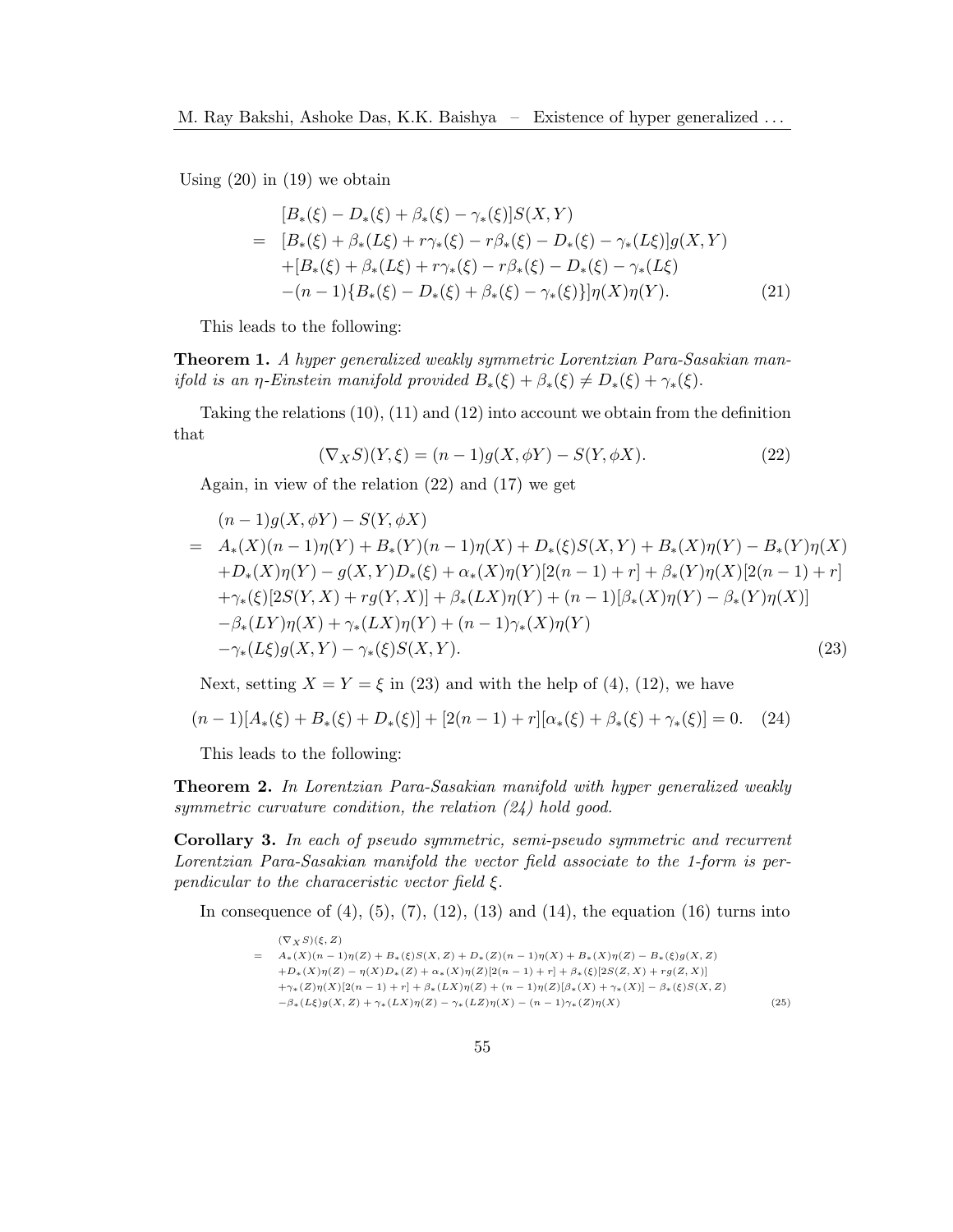for  $Y = \xi$ . By virtue of  $(22)$ , the equation  $(25)$  turns into

<span id="page-5-0"></span>
$$
(n-1)g(X, \phi Z) - S(Z, \phi X)
$$
  
=  $A_*(X)(n-1)\eta(Z) + B_*(\xi)S(X, Z) + D_*(Z)(n-1)\eta(X) + B_*(X)\eta(Z) - B_*(\xi)g(X, Z)$   
+ $D_*(X)\eta(Z) - \eta(X)D_*(Z) + \alpha_*(X)\eta(Z)[2(n-1) + r] + \beta_*(\xi)[2S(Z, X) + rg(Z, X)]$   
+ $\gamma_*(Z)\eta(X)[2(n-1) + r] + \beta_*(LX)\eta(Z) + (n-1)\eta(Z)[\beta_*(X) + \gamma_*(X)] - \beta_*(\xi)S(X, Z)$   
- $\beta_*(L\xi)g(X, Z) + \gamma_*(LX)\eta(Z) - \gamma_*(LZ)\eta(X) - (n-1)\gamma_*(Z)\eta(X). (26)$ 

Putting  $Z = \xi$  in [\(26\)](#page-5-0) and with the help of [\(10\)](#page-2-1), [\(11\)](#page-2-2) and [\(12\)](#page-2-3) we have

<span id="page-5-1"></span>
$$
0 = -A_*(X)(n-1) + (n-1)B_*(\xi)\eta(X) + D_*(\xi)(n-1)\eta(X) - B_*(X) - B_*(\xi)\eta(X)
$$
  
\n
$$
-D_*(X) - \eta(X)D_*(\xi) - \alpha_*(X)[2(n-1) + r] + \beta_*(\xi)\eta(X)[2(n-1) + r]
$$
  
\n
$$
+ \gamma_*(\xi)\eta(X)[2(n-1) + r] - \beta_*(LX) - (n-1)[\beta_*(X) + \gamma_*(X)] - (n-1)\beta_*(\xi)\eta(X)
$$
  
\n
$$
- \beta_*(L\xi)\eta(X) - \gamma_*(LX) - \gamma_*(L\xi)\eta(X) - (n-1)\gamma_*(\xi)\eta(X). \tag{27}
$$

Putting  $X = \xi$  in [\(26\)](#page-5-0) and using [\(10\)](#page-2-1), [\(11\)](#page-2-2) & [\(12\)](#page-2-3), we have

$$
0 = A_{*}(\xi)(n-1)\eta(Z) + B_{*}(\xi)(n-1)\eta(Z) - D_{*}(Z)(n-1) + D_{*}(\xi)\eta(Z) + D_{*}(Z) + \alpha_{*}(\xi)\eta(Z)[2(n-1) + r] + \beta_{*}(\xi)\eta(Z)[2(n-1) + r] - \gamma_{*}(Z)[2(n-1) + r] + \beta_{*}(L\xi)\eta(Z) + (n-1)\eta(Z)[\beta_{*}(\xi) + \gamma_{*}(\xi)] - \beta_{*}(\xi)(n-1)\eta(Z) - \beta_{*}(L\xi)\eta(Z) + \gamma_{*}(L\xi)\eta(Z) + \gamma_{*}(LZ) + (n-1)\gamma_{*}(Z).
$$
 (28)

Now replacing  $Z$  by  $X$  in the above equation we have

<span id="page-5-2"></span>
$$
0 = A_{*}(\xi)(n-1)\eta(X) + B_{*}(\xi)(n-1)\eta(X) - D_{*}(X)(n-1) + D_{*}(\xi)\eta(X) + D_{*}(X)
$$
  
+
$$
\alpha_{*}(\xi)\eta(X)[2(n-1) + r] + \beta_{*}(\xi)\eta(X)[2(n-1) + r] - \gamma_{*}(X)[2(n-1) + r]
$$
  
+
$$
\beta_{*}(L\xi)\eta(X) + (n-1)\eta(X)[\beta_{*}(\xi) + \gamma_{*}(\xi)] - \beta_{*}(\xi)(n-1)\eta(X)
$$
  
-
$$
\beta_{*}(L\xi)\eta(X) + \gamma_{*}(L\xi)\eta(X) + \gamma_{*}(LX) + (n-1)\gamma_{*}(X).
$$
 (29)

By virtue of  $(27)$ ,  $(29)$  and  $(24)$  we get

<span id="page-5-3"></span>
$$
0 = -A_*(X)(n-1) - B_*(X) - \alpha_*(X)[2(n-1) + r] - \beta_*(LX) -D_*(X)(n-1) - \gamma_*(X)[(n-1) + r] - (n-1)[\beta_*(X) + \gamma_*(X)] + \eta(X)[B_*(\xi) - \beta_*(\xi)\{2(n-1) + r\} + \beta_*(L\xi)].
$$
(30)

Now, setting  $X = \xi$  in [\(23\)](#page-4-1) and using [\(24\)](#page-4-2) we get

$$
0 = -B_*(Y)(n-1) + B_*(Y) - \beta_*(Y)[2(n-1) + r] + (n-1)\beta_*(Y) + \beta_*(LY) + \eta(Y)[B_*(\xi) - \beta_*(\xi)\{2(n-1) + r\} + \beta_*(L\xi)].
$$
\n(31)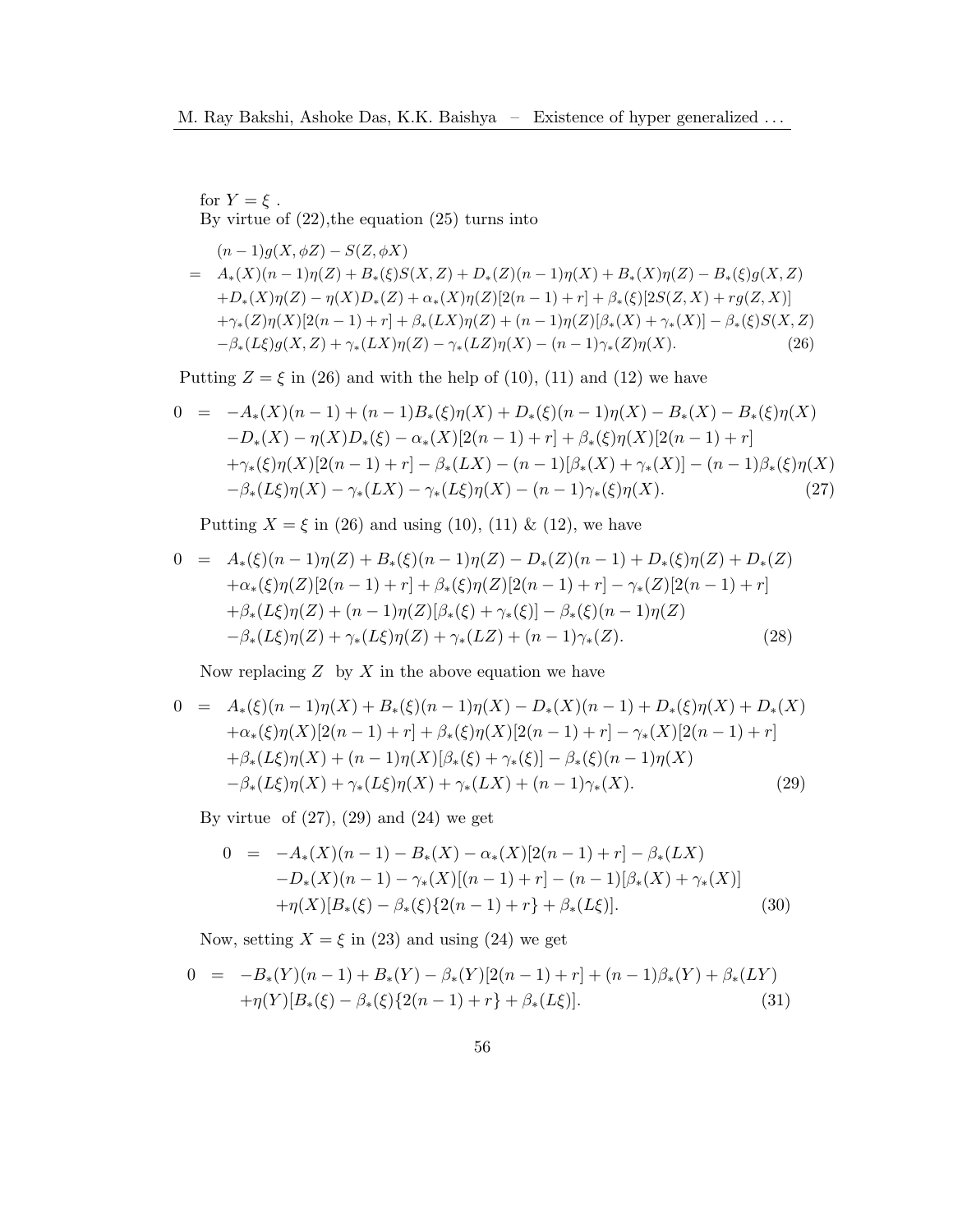Replacing  $Y$  by  $X$  in the above equation we get

<span id="page-6-0"></span>
$$
0 = -B_*(X)(n-1) + B_*(X) - \beta_*(X)[2(n-1) + r] + (n-1)\beta_*(X) + \beta_*(LX) + \eta(X)[B_*(\xi) - \beta_*(\xi)\{2(n-1) + r\} + \beta_*(L\xi)].
$$
(32)

Substracting [\(32\)](#page-6-0) from [\(30\)](#page-5-3) we obtain

<span id="page-6-1"></span>
$$
0 = (n-1)[A_*(X) - B_*(X) + D_*(X) + 2\alpha_*(X) + 2\gamma_*(X)] + 2B_*(X)
$$
  
+
$$
r[\alpha_*(X) - \beta_*(X) + \gamma_*(X)] + 2\beta_*(LX).
$$
 (33)

Theorem 4. In Lorentzian para-sasakian manifold with hyper generalized weakly symmetric curvature condition, the sum of the 1-forms is given by [\(33\)](#page-6-1).

Corollary 5. In a hyper recurrent Lorentzian Para-Sasakian manifold, the vector fields associated to the 1-form are of opposite direction.

### 3.1. Codazzi type of Ricci tensor

In this section we enquire codazzi type of Ricci tensor. We recall that the Ricci tensor  $S$  is codazzi type if

<span id="page-6-2"></span>
$$
(\nabla_X S)(Y,Z) - (\nabla_Z S)(Y,X) = 0.
$$
\n(34)

In view of  $(16)$ ,  $(34)$  yields

<span id="page-6-3"></span>
$$
0 = [A_*(X) - D_*(X) + 2\alpha_*(X) + \beta_*(X)]S(Y, Z)
$$
  
\n
$$
-[A_*(Z) - D_*(Z) + 2\alpha_*(Z) + \beta_*(Z)]S(Y, X)
$$
  
\n
$$
+[r\alpha_*(X) + \beta_*(LX) + 2\gamma_*(LX) - r\gamma_*(X)]g(Y, Z)
$$
  
\n
$$
-[r\alpha_*(Z) + \beta_*(LZ) + 2\gamma_*(LZ) - r\gamma_*(Z)]S(Y, X)
$$
  
\n
$$
+ B_*(R(X, Y)Z) + 2D_*(R(X, Z)Y) - B_*(R(Z, Y)X)
$$
\n(35)

Now, setting  $Z = \xi$  in [\(35\)](#page-6-3), we obtain

<span id="page-6-4"></span>
$$
0 = (n-1)[A_*(X) - D_*(X) + 2\alpha_*(X) + \beta_*(X)]\eta(Y)
$$
  
\n
$$
-[A_*(\xi) - D_*(\xi) + 2\alpha_*(\xi) + \beta_*(\xi)]S(Y, X)
$$
  
\n
$$
+[r\alpha_*(X) + \beta_*(LX) + 2\gamma_*(LX) - r\gamma_*(X)]\eta(Y)
$$
  
\n
$$
-[r\alpha_*(\xi) + \beta_*(L\xi) + 2\gamma_*(L\xi) - r\gamma_*(\xi)]g(Y, X)
$$
  
\n
$$
+\eta(Y)B_*(X) - \eta(X)B_*(Y) + 2\eta(Y)D_*(X)
$$
  
\n
$$
-2[r\alpha_*(\xi) + \beta_*(L\xi) + 2\gamma_*(L\xi) - r\gamma_*(\xi)]g(Y, X).
$$
 (36)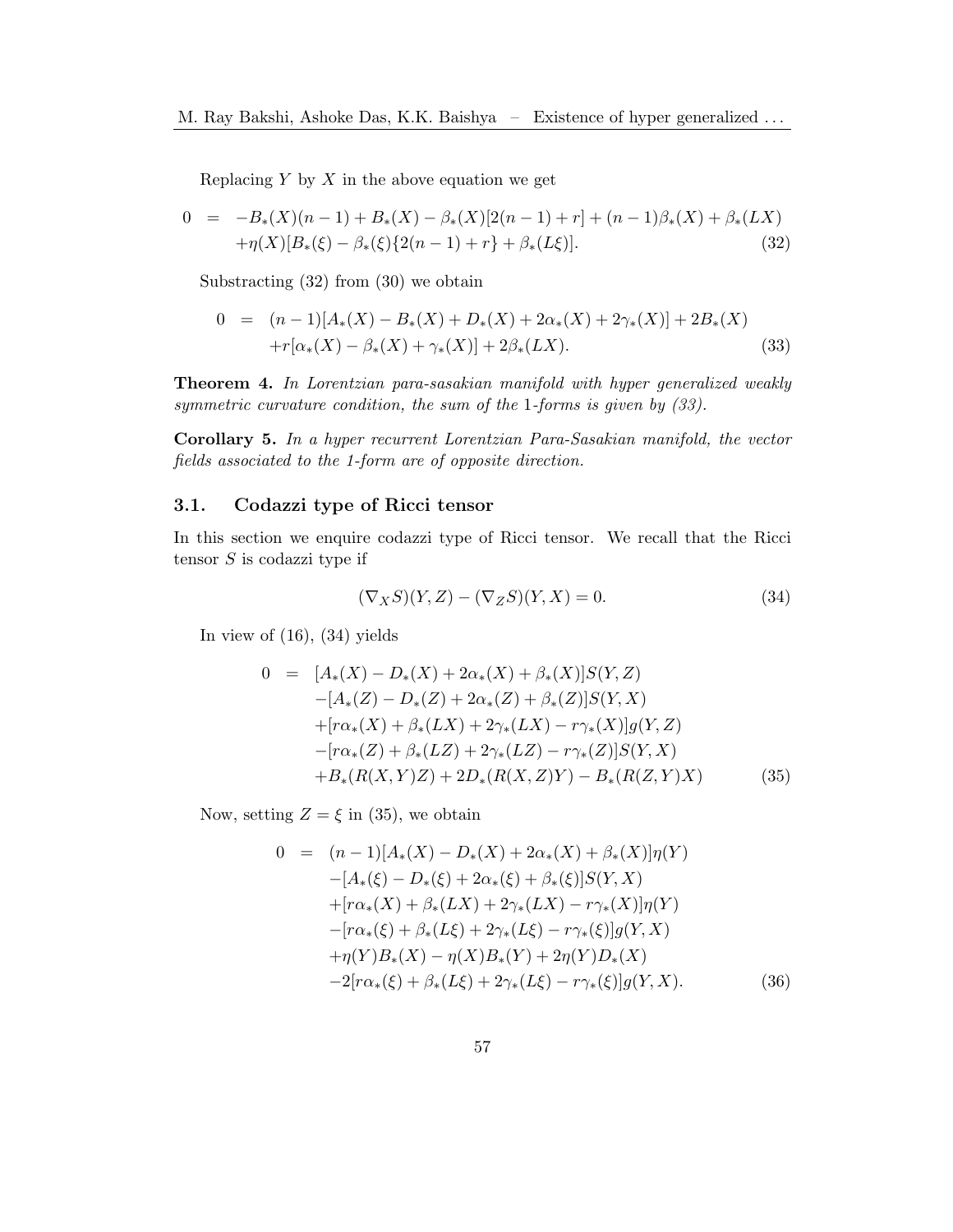Next, seting  $X = \xi$ ,  $Y = \xi$  and  $X = Y = \xi$  successively in [\(36\)](#page-6-4), we obtain

<span id="page-7-0"></span>
$$
B_*(Y) = B_*(\xi)\eta(Y) \tag{37}
$$

and

<span id="page-7-1"></span>
$$
(n-1)A_*(X) - (n-3)D_*(X) + (n-1)[2\alpha_*(X) + \beta_*(X)]
$$
  
+ $r\alpha_*(X) + \beta_*(LX) + 2\gamma_*(LX) - r\gamma_*(X)$   
=  $[-2B_*(\xi) + (n-3)D_*(\xi) - (n-1)\{A_*(\xi) + 2\alpha_*(\xi) + \beta_*(\xi)\}$   
- $\{r\alpha_*(\xi) + \beta_*(L\xi) + 2\gamma_*(L\xi) - r\gamma_*(\xi)\}\eta(X)$  (38)

and

<span id="page-7-2"></span>
$$
B_*(\xi) = 0 \tag{39}
$$

respectively.

Using [\(37\)](#page-7-0), [\(38\)](#page-7-1) and [\(39\)](#page-7-2) in [\(36\)](#page-6-4), we get

$$
[A_*(\xi) - D_*(\xi) + 2\alpha_*(\xi) + \beta_*(\xi)]S(Y, X)
$$
  
= [-2D\_\*(\xi) - {r\alpha\_\*(\xi) + \beta\_\*(L\xi) + 2\gamma\_\*(L\xi) - r\gamma\_\*(\xi)}]g(Y, X)  
+ [(n-3)D\_\*(\xi) - (n-1){A\_\*(\xi) - D\_\*(\xi) + 2\alpha\_\*(\xi) + \beta\_\*(\xi)}  
-\{r\alpha\_\*(\xi) + \beta\_\*(L\xi) + 2\gamma\_\*(L\xi) - r\gamma\_\*(\xi)}]\eta(Y)\eta(X). (40)

This leads to the following:

Theorem 6. A hyper generalized weakly symmetric Lorentzian Para-Sasakian manifold is an η-Einstein if it admites Codazzi type Ricci tensor provided  $A_*(\xi)+2\alpha_*(\xi)+$  $\beta_*(\xi) \neq D_*(\xi).$ 

## 3.2. Recurrent Ricci tensor

If we assume that the hyper generalized weakly symmetric Lorentzian Para-Sasakian manifold admits recurrent Ricci tensor then

<span id="page-7-3"></span>
$$
(\nabla_X S)(Y,Z) = \lambda(X)S(Y,Z). \tag{41}
$$

Now with the help of [\(16\)](#page-3-0), [\(41\)](#page-7-3) yields

```
\lambda(X)S(Y, Z)= A_*(X)S(Y, Z) + B_*(Y)S(X, Z) + D_*(Z)S(X, Y) + B_*(R(X, Y)Z) + D_*(R(X, Z)Y)+\alpha_*(X)[2S(Y, Z) + rg(Y, Z)] + \beta_*(Y)[2S(X, Z) + rg(X, Z)] + \gamma_*(Z)[2S(Y, X) + rg(Y, X)]+\beta_*(LX)g(Y, Z) + \beta_*(X)S(Y, Z) - \beta_*(Y)S(X, Z) - \beta_*(LY)g(Z, X)+\gamma_*(LX)g(Y, Z) + \gamma_*(X)S(Y, Z) - \gamma_*(LZ)g(Y, X) - \gamma_*(Z)S(X, Y). (42)
```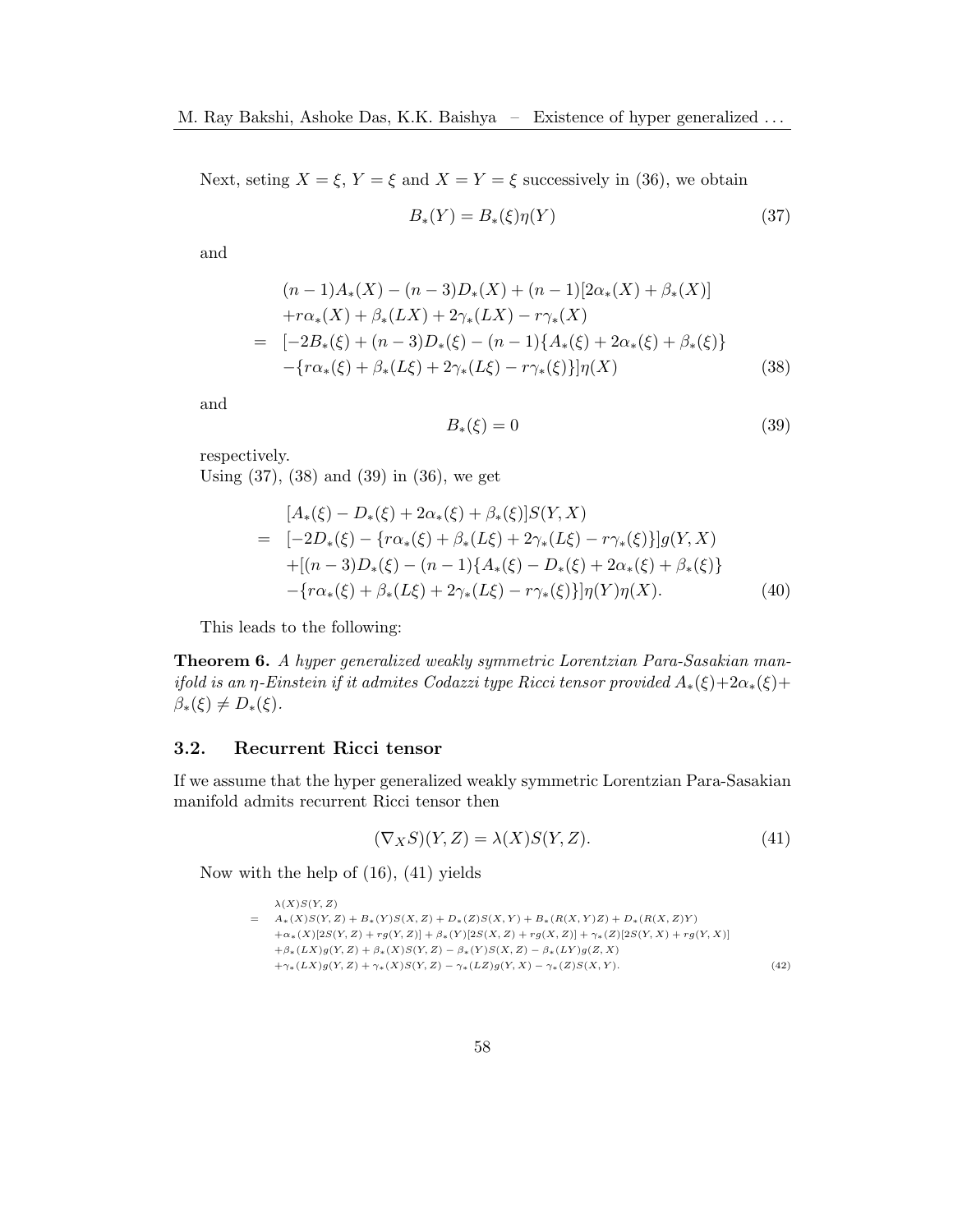Letting  $Z = \xi$  in [\(42\)](#page-7-4) we get

<span id="page-8-0"></span>
$$
\lambda(X)(n-1)\eta(Y)
$$
\n
$$
= A_*(X)(n-1)\eta(Y) + B_*(Y)(n-1)\eta(X) + D_*(\xi)S(X,Y) + B_*(X)\eta(Y) - B_*(Y)\eta(X)
$$
\n
$$
+ D_*(X)\eta(Y) - g(X,Y)D_*(\xi) + \alpha_*(X)\eta(Y)[2(n-1) + r] + \beta_*(Y)\eta(X)[2(n-1) + r]
$$
\n
$$
+ \gamma_*(\xi)[2S(Y,X) + rg(Y,X)] + \beta_*(LX)\eta(Y) + (n-1)[\beta_*(X)\eta(Y) - \beta_*(Y)\eta(X)]
$$
\n
$$
- \beta_*(LY)\eta(X) + \gamma_*(LX)\eta(Y) + (n-1)\gamma_*(X)\eta(Y)
$$
\n
$$
- \gamma_*(L\xi)g(X,Y) - \gamma_*(\xi)S(X,Y). \tag{43}
$$

Now considering  $X = Y = \xi$ ,  $X = \xi$  and  $Y = \xi$  in [\(43\)](#page-8-0) successively, we have

<span id="page-8-1"></span>
$$
0 = (n+1)D_*(\xi) + 2(n-1)\gamma_*(\xi) + r\gamma_*(\xi) + (n-1)A_*(\xi) - (n-1)\lambda(\xi)
$$
  
+(n-1)B\_\*(\xi) + \{r + 2(n-1)\}\{\alpha\_\*(\xi) + \beta\_\*(\xi)\} (44)

and

<span id="page-8-2"></span>
$$
(n-2)B_*(Y) + \{r + (n-1)\}\beta_*(Y) - \beta_*(LY)
$$
  
= 
$$
[(n-1)D_*(\xi) + 2(n-1)\gamma_*(\xi) + r\gamma_*(\xi) + (n-1)A_*(\xi) - (n-1)\lambda(\xi)
$$
  
+
$$
B_*(\xi) + \{r + 2(n-1)\}\alpha_*(\xi) + (n-1)\beta_*(\xi) + \beta_*(L\xi)\eta(Y)
$$
(45)

and

<span id="page-8-3"></span>
$$
A_*(X)(n-1) - \lambda(X)(n-1) + B_*(X) + D_*(X) + \alpha_*(X)\{2(n-1) + r\} + \beta_*(LX) + (n-1)\beta_*(X) + \gamma_*(LX) + (n-1)\gamma_*(X) = [(n-2)D_*(\xi) + (n-1)\gamma_*(\xi) + r\gamma_*(\xi) - \gamma_*(L\xi) + (n-1)A_*(\xi) + (n-2)B_*(\xi) + \{r + 2(n-1)\}\beta_*(\xi) - \beta_*(L\xi)]\eta(X)
$$
(46)

respectively.

Using  $(44)$ ,  $(45)$  and  $(46)$  in  $(43)$  we obtain

$$
[D_{*}(\xi) + \gamma_{*}(\xi)]S(X,Y) + [(n-4)D_{*}(\xi) + (n-1)\beta_{*}(\xi) - \gamma_{*}(L\xi) + (n-1)\gamma_{*}(\xi) + r\gamma_{*}(\xi)]\eta(X)\eta(Y)
$$
  
= 
$$
[D_{*}(\xi) - r\gamma_{*}(\xi) + \gamma_{*}(L\xi)]g(X,Y).
$$
 (47)

This leads to the following:

Theorem 7. If the Ricci tensor of a hyper generalized weakly symmetric LP-Sasakian manifold is recurrent then the manifold is an  $\eta$ -Einstein provided  $D_*(\xi) \neq$  $-\gamma_*(\xi).$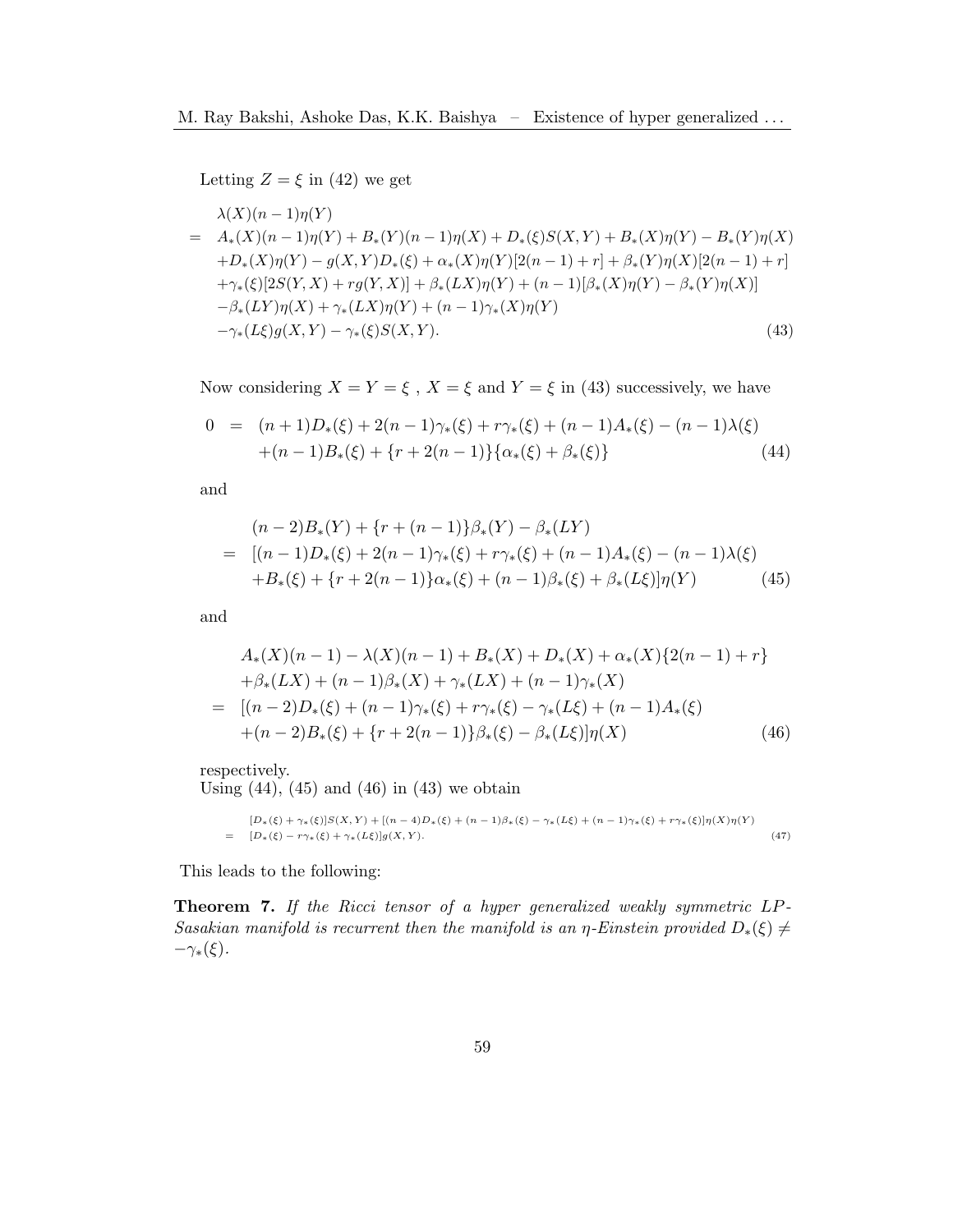# 4. Example of hyper generalized weakly symmetric Lorentzian Para-Sasakian manifold

**Example 1.** (see [\[7\]](#page-15-9), p-60) Let  $M^3(\phi, \xi, \eta, g)$  be an LP-Sasakian manifold  $(M^3, g)$ with a  $\phi$ -basis

$$
e = e^z \frac{\partial}{\partial x}, \ \phi e = e^{z - \alpha x} \frac{\partial}{\partial x}, \ \xi = \frac{\partial}{\partial x}, \ \text{where } \alpha \ \text{ is non-zero constant.}
$$

Using Koszul's formula for Lorentzian metric g, we can calculate the Levi-Civita connection as follows

$$
\nabla_e \xi = \phi e, \qquad \nabla_e \phi e = 0, \qquad \nabla_e e = -\xi, \n\nabla_{\phi e} \xi = e, \qquad \nabla_{\phi e} \phi e = \alpha e^z e, \qquad \nabla_{\phi e} e = \alpha e^z \phi e, \n\nabla_{\xi} \xi = 0, \qquad \nabla_{\xi} \phi e = 0, \qquad \nabla_{\xi} e = 0.
$$

In view of the above relations, one can easily find out the non-vanishing components of the curvature tensor R, Ricci tensor S, scalar curvature r and generalized quasiconformal curvature tensor W as follows

$$
R(\phi e, \xi)\xi = -\phi e, \qquad R(e, \xi)\xi = -e, \quad R(e, \phi e)\phi e = (1 - \alpha^2 e^{2z})e, R(\phi e, \xi)\phi e = -\xi, \qquad R(e, \xi)e = -\xi, \qquad R(e, \phi e)e = -(1 - \alpha^2 e^{2z})\phi e, S(e, e) = -\alpha^2 e^{2z}, \qquad S(\phi e, \phi e) = -\alpha e^z, \qquad S(\xi, \xi) = -2, \ r = 2(1 - \alpha^2 e^{2z}),
$$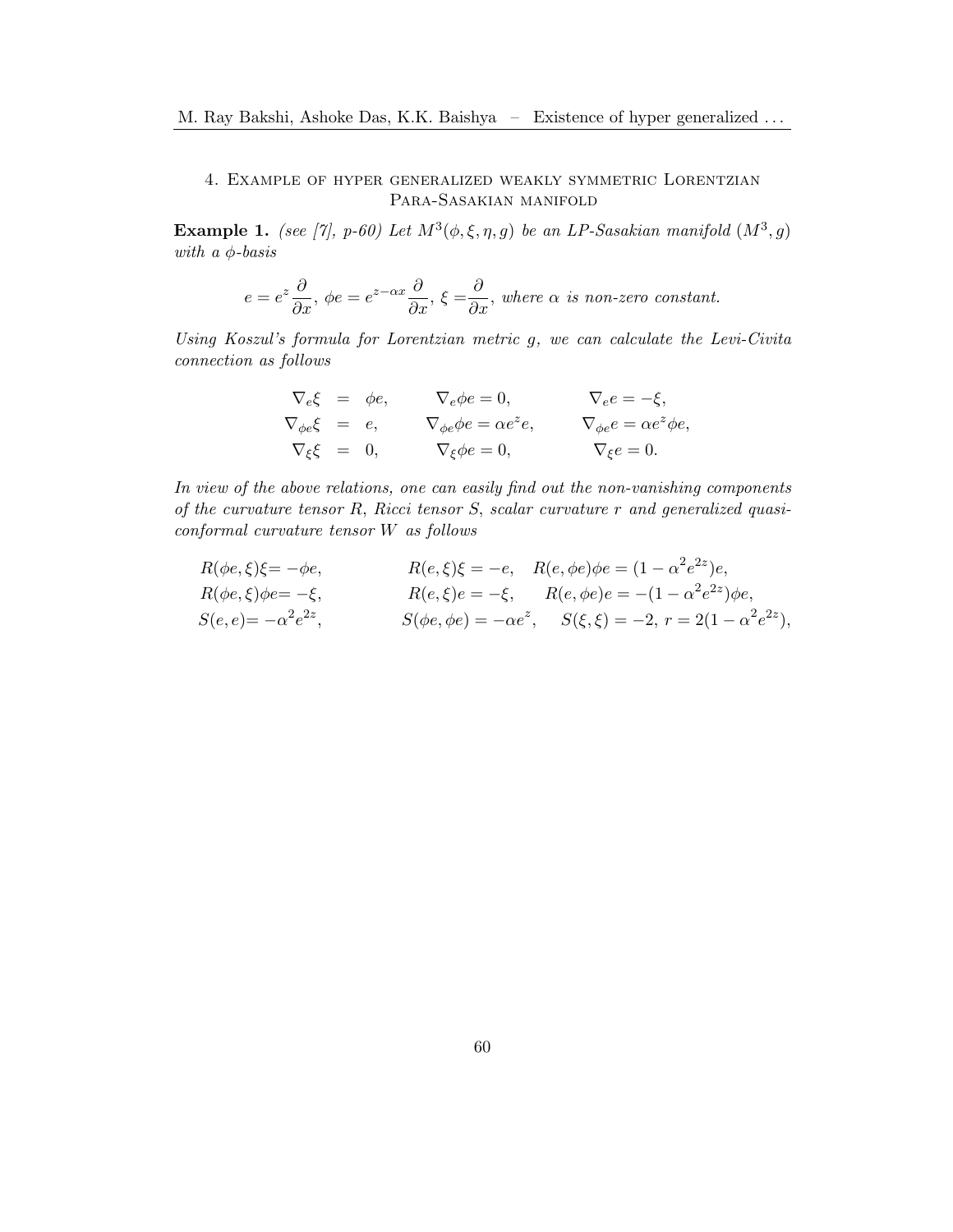and the components which can be obtained from these by the symmetry properties. Since  $\{e, \phi e, \xi\}$  is a basis, any vector field X, Y, U,  $V \in \chi(M)$  can be written as

$$
X = a_1e + a_2\phi e + a_3\xi, \quad Y = b_1e + b_2\phi e + b_3\xi,
$$
  
\n
$$
U = c_1e + c_2\phi e + c_{23}\xi, \quad V = d_1e + d_2\phi e + d_3\xi,
$$
  
\n
$$
\bar{R}(X, Y, U, V) = (a_1b_2 - a_2b_1)(c_1d_2 - c_2d_1)(1 - \alpha^2e^{2z}) + (a_1b_3 - a_3b_1)(c_1d_3 - c_3d_1) + (a_2b_3 - a_3b_2)(c_2d_3 - c_3d_2)
$$
  
\n
$$
= H_1 (say)
$$
  
\n
$$
\bar{R}(e, Y, U, V) = b_2 (c_1d_2 - c_2d_1)(1 - \alpha^2e^{2z}) + b_3(c_1d_3 - c_3d_1) = \Gamma_1 (say),
$$
  
\n
$$
\bar{R}(\phi e, Y, U, V) = b_3(c_2d_3 - c_3d_2) - b_1 (c_1d_2 - c_2d_1)(1 - \alpha^2e^{2z}) = \Gamma_2 (say),
$$
  
\n
$$
\bar{R}(\xi, Y, U, V) = -b_1(c_1d_3 - c_3d_1) - b_2 (c_2d_3 - c_3d_2) = \Gamma_3 (say),
$$
  
\n
$$
\bar{R}(X, e, U, V) = -a_2 (c_1d_2 - c_2d_1)(1 - \alpha^2e^{2z}) - a_3(c_1d_3 - c_3d_1) = \Gamma_4 (say),
$$
  
\n
$$
\bar{R}(X, \phi e, U, V) = a_1 (c_1d_2 - c_2d_1)(1 - \alpha^2e^{2z}) - a_3(c_2d_3 - c_3d_2) = \Gamma_5 (say),
$$
  
\n
$$
\bar{R}(X, \phi e, U, V) = a_1 (c_1d_3 - c_3d_1) + a_2 (c_2d_3 - c_3d_2) = \Gamma_6 (say),
$$
  
\n
$$
\bar{R}(X, Y, e, V) = d_2 (a_1b_2 - a_2b_1)(1 - \alpha^2e^{2z})
$$

Also

$$
g(X, U) = (a_1c_1 + a_2c_2 - a_3c_3), g(X, V) = (a_1d_1 + a_2d_2 - a_3d_3),
$$
  
\n
$$
g(Y, U) = (b_1c_1 + b_2c_2 - b_3c_3), g(Y, V) = (b_1d_1 + b_2d_2 - b_3d_3),
$$
  
\n
$$
S(X, U) = 2a_3c_3 - \alpha^2 e^{2z}(a_1c_1 + a_2c_2)
$$
  
\n
$$
S(X, V) = 2a_3d_3 - \alpha^2 e^{2z}(a_1d_1 + a_2d_2)
$$
  
\n
$$
S(Y, U) = 2b_3c_3 - \alpha^2 e^{2z}(b_1c_1 + b_2c_2)
$$
  
\n
$$
S(Y, V) = 2b_3d_3 - \alpha^2 e^{2z}(b_1d_1 + b_2d_2),
$$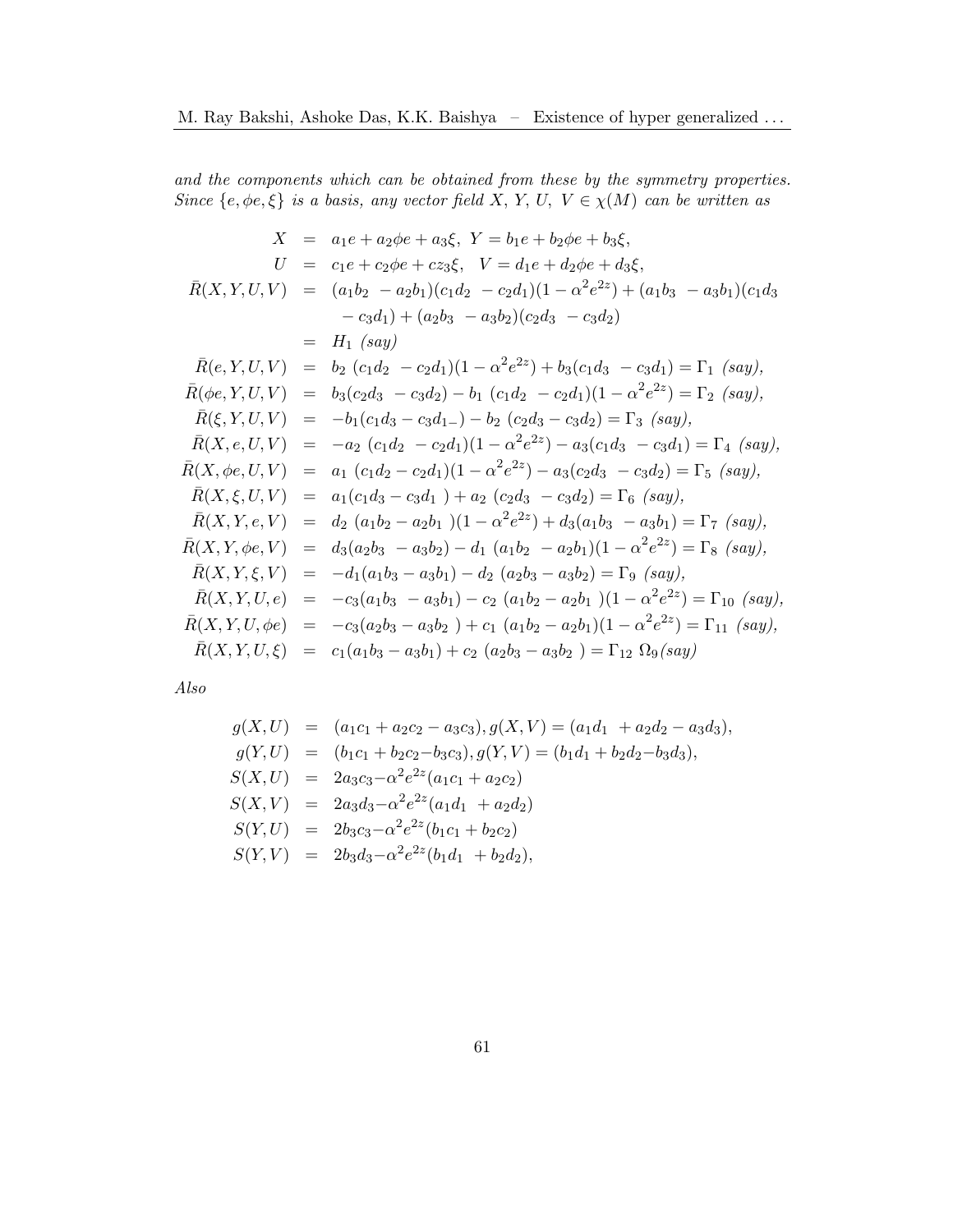and

$$
(g \wedge S)(X, Y, U, V)
$$
  
=  $g(X, V)S(Y, U) + g(Y, U)S(X, V) - g(X, U)S(Y, V) - g(Y, V)S(X, U)$   
=  $(a_1d_1 + a_2d_2 - a_3d_3)\{2b_3c_3 - \alpha^2 e^{2z}(b_1c_1 + b_2c_2)\}\$   
+  $(b_1c_1 + b_2c_2 - b_3c_3)\{2a_3d_3 - \alpha^2 e^{2z}(a_1d_1 + a_2d_2)\}\$   
-  $(a_1c_1 + a_2c_2 - a_3c_3)\{2b_3d_3 - \alpha^2 e^{2z}(b_1d_1 + b_2d_2)\}\$   
-  $(b_1d_1 + b_2d_2 - b_3d_3)\{2a_3c_3 - \alpha^2 e^{2z}(a_1c_1 + a_2c_2)\}\$   
=  $H_2$   $(say)$ ,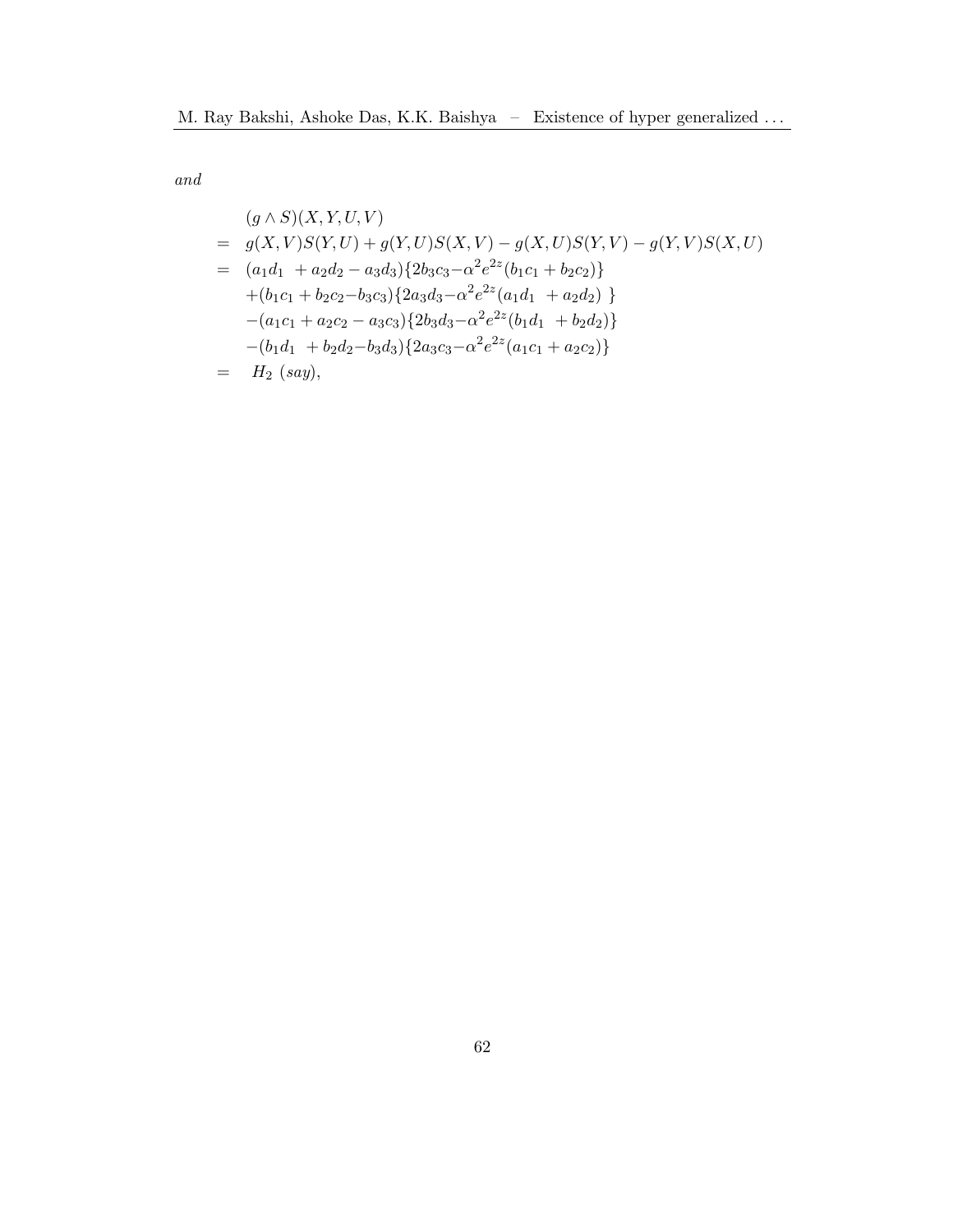|     | $(g \wedge S)(e, Y, U, V)$                                                                                                          |
|-----|-------------------------------------------------------------------------------------------------------------------------------------|
| $=$ | $g(e, V)S(Y, U) + g(Y, U)S(e, V) - g(e, U)S(Y, V) - g(Y, V)S(e, U)$                                                                 |
| $=$ | $2\alpha^2 e^{2z}(c_1d_2-c_2d_1)b_2-(2+\alpha^2 e^{2z})(c_1d_3-c_3d_1)b_3=\Omega_1(say),$                                           |
|     | $(q \wedge S)(\phi e, Y, U, V)$                                                                                                     |
| $=$ | $g(\phi e, V)S(Y, U) + g(Y, U)S(\phi e, V) - g(\phi e, U)S(Y, V) - g(Y, V)S(\phi e, U)$                                             |
|     | $= -2\alpha^2 e^{2z} (c_1 d_2 - c_2 d_1) b_1 - (2 + \alpha^2 e^{2z}) (c_2 d_3 - c_3 d_2) b_3 = \Omega_2(say),$                      |
|     | $(g \wedge S)(\xi, Y, U, V)$                                                                                                        |
| $=$ | $g(\xi, V)S(Y, U) + g(Y, U)S(\xi, V) - g(\xi, U)S(Y, V) - g(Y, V)S(\xi, U)$                                                         |
| $=$ | $-\alpha^2 e^{2z} [d_3(b_1c_1 + b_2c_2) + (b_1d_1 + b_2d_2)c_3] - 2[c_1(b_2d_2 - b_3d_3) - d_1(b_2c_2 - b_3c_3)] = \Omega_3(say),$  |
|     | $(g \wedge S)(X, e, U, V)$                                                                                                          |
| $=$ | $g(X, V)S(e, U) + g(e, U)S(X, V) - g(X, U)S(e, V) - g(e, V)S(X, U)$                                                                 |
|     | $= (2 + \alpha^2 e^{2z})(c_1d_3 - c_3d_1)a_3 - 2\alpha^2 e^{2z}(c_1d_2 - c_2d_1)a_2 = \Omega_4(say),$                               |
|     | $(g \wedge S)(X, \phi e, U, V)$                                                                                                     |
|     | $= g(X, V)S(\phi e, U) + g(\phi e, U)S(X, V) - g(X, U)S(\phi e, V) - g(\phi e, V)S(X, U)$                                           |
|     | $= (2 + \alpha^2 e^{2z})(c_2d_3 - c_3d_2)a_3 + 2\alpha^2 e^{2z}(c_1d_2 - c_2d_1)a_1 = \Omega_5(say),$                               |
|     | $(g \wedge S)(X, \xi, U, V)$                                                                                                        |
| $=$ | $g(X, V)S(\xi, U) + g(\xi, U)S(X, V) - g(X, U)S(\xi, V) - g(\xi, V)S(X, U)$                                                         |
|     | $= \alpha^2 e^{2z} [d_3(a_1c_1 + a_2c_2) + (a_1d_1 + a_2d_2)c_3] + 2[c_1(a_2d_2 - a_3d_3) - d_1(a_2c_2 - a_3c_3)] = \Omega_6(say),$ |
|     | $(g \wedge S)(X, Y, e, V)$                                                                                                          |
| $=$ | $g(X, V)S(Y, e) + g(Y, e)S(X, V) - g(X, e)S(Y, V) - g(Y, V)S(X, e)$                                                                 |
| $=$ | $2\alpha^2 e^{2z}(a_1b_2-a_2b_1)d_2-(2+\alpha^2 e^{2z})(a_1b_3-a_3b_1)d_3=\Omega_7(say),$                                           |
|     | $(g \wedge S)(X, Y, \phi e, V)$                                                                                                     |
| $=$ | $g(X, V)S(Y, \phi e) + g(Y, \phi e)S(X, V) - g(X, \phi e)S(Y, V) - g(Y, V)S(X, \phi e)$                                             |
|     | $= -2\alpha^2 e^{2z} (a_1b_2 - a_2b_1)d_1 - (2 + \alpha^2 e^{2z}) (a_2b_3 - a_3b_2)d_3 = \Omega_8(say),$                            |
|     | $(g \wedge S)(X, Y, \xi, V)$                                                                                                        |
|     | $= g(X, V)S(Y, \xi) + g(Y, \xi)S(X, V) - g(X, \xi)S(Y, V) - g(Y, V)S(X, \xi)$                                                       |
| $=$ | $-\alpha^2 e^{2z} [d_3(b_1a_1 + b_2a_2) + (b_1d_1 + b_2d_2)a_3] - 2[a_1(b_2d_2 - b_3d_3) - d_1(b_2a_2 - b_3a_3)] = \Omega_9(say)$   |
|     | $(g \wedge S)(X, Y, U, e)$                                                                                                          |
|     | $= g(X, e)S(Y, U) + g(Y, U)S(X, e) - g(X, U)S(Y, e) - g(Y, e)S(X, U)$                                                               |
|     | = $(2+\alpha^2 e^{2z})(c_1b_3-c_3b_1)a_3-2\alpha^2 e^{2z}(c_1b_2-c_2b_1)a_2 = \Omega_{10}(say),$                                    |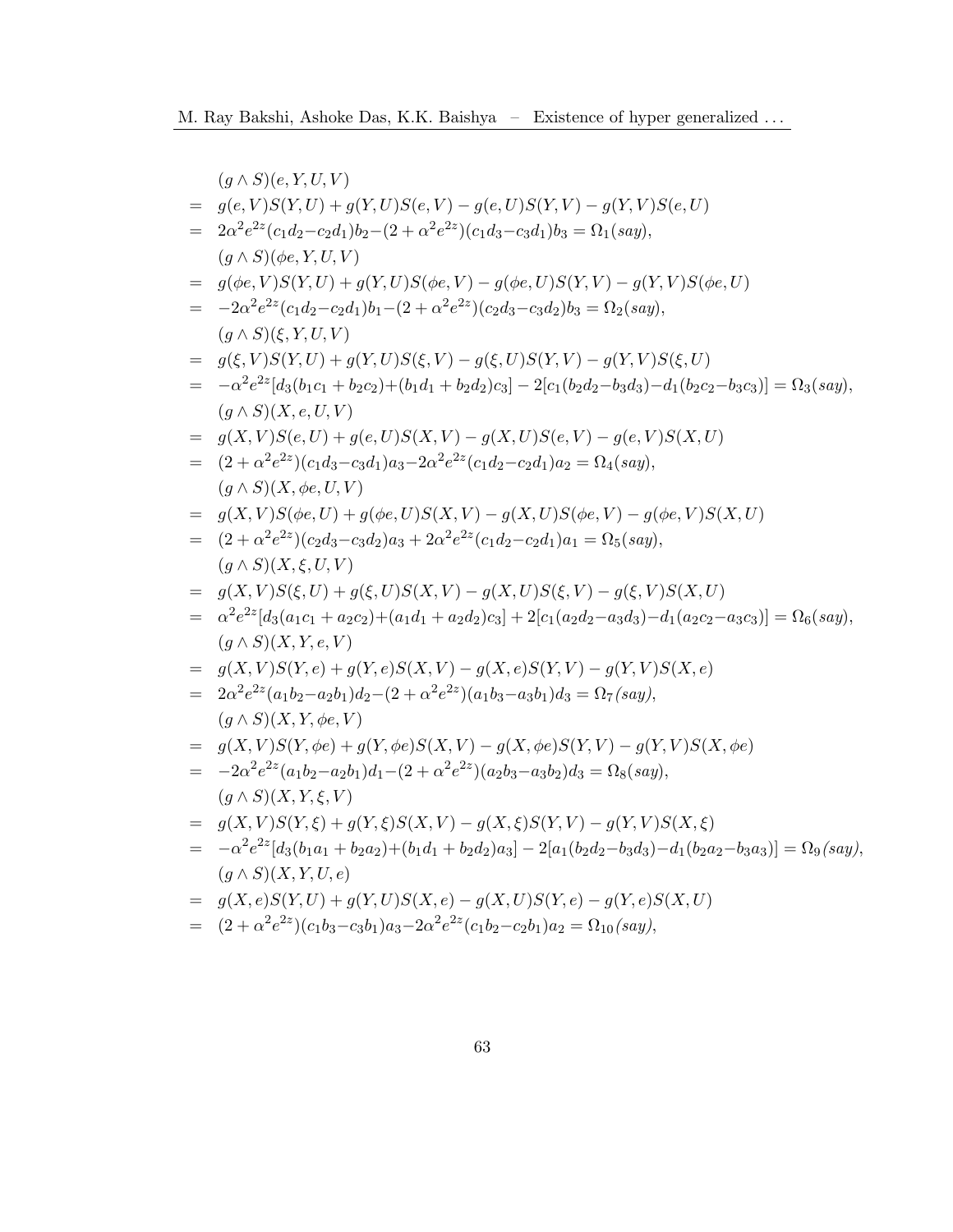$$
(g \wedge S)(X, Y, U, \phi e)
$$
  
=  $g(X, \phi e)S(Y, U) + g(Y, U)S(X, \phi e) - g(X, U)S(Y, \phi e) - g(Y, \phi e)S(X, U)$   
=  $(2 + \alpha^2 e^{2z})(c_2b_3 - c_3b_2)a_3 + 2\alpha^2 e^{2z}(c_1b_2 - c_2b_1)a_1 = \Omega_{11}(say),$   
 $(g \wedge S)(X, Y, U, \xi)$   
=  $g(X, \xi)S(Y, U) + g(Y, U)S(X, \xi) - g(X, U)S(Y, \xi) - g(Y, \xi)S(X, U)$   
=  $\alpha^2 e^{2z}[b_3(a_1c_1 + a_2c_2)+(a_1b_1 + a_2b_2)c_3]$   
+  $2[c_1(a_2b_2 - a_3b_3) - b_1(a_2c_2 - a_3c_3)]$   
=  $\Omega_{12}(say),$ 

and the components which can be obtained from these by the symmetry properties. The covariant derivatives of the curvature tensor are as follows

$$
(\nabla_{e_1}\bar{R})(X,Y,U,V) = a_1\Gamma_3 - a_3\Gamma_2 + b_1\Gamma_6 - b_3\Gamma_5 + c_1\Gamma_9 - c_3\Gamma_8 + d_1\Gamma_{12} - d_3\Gamma_{11} = H_3 \text{ (say)}, (\nabla_{\phi e}\bar{R})(X,Y,U,V) = -\alpha e^z(a_1\Gamma_2 + a_2\Gamma_1) - a_3\Gamma_1 - \alpha e^z(b_1\Gamma_5 + b_2\Gamma_4) - b_3\Gamma_4 -\alpha e^z(c_1\Gamma_8 + c_2\Gamma_7) - c_3\Gamma_7 - \alpha e^z(d_1\Gamma_{11} + d_2\Gamma_{10}) - d_3\Gamma_{10} = H_4 \text{ (say)},
$$

 $(\nabla_{\xi} \bar{R})(X, Y, U, V) = 0.$ 

For the following choice of the 1-forms

$$
A_1(e) = \frac{H_3}{H_1},
$$
  
\n
$$
A_2(e) = \frac{1}{H_2} \left[ \left( \frac{c_3 \Omega_7 + d_3 \Omega_{10}}{c_3 \Omega_8 + d_3 \Omega_{11}} \right) - \left( \frac{a_3 \Omega_1 + b_3 \Omega_4}{a_3 \Omega_2 + b_3 \Omega_5} \right) \right],
$$
  
\n
$$
A_1(\phi e) = \frac{1}{H_1} \left[ \left( \frac{c_3 \Gamma_8 + d_3 \Gamma_{11}}{c_3 \Gamma_7 + d_3 \Gamma_{10}} \right) - \left( \frac{a_3 \Gamma_2 + b_3 \Gamma_5}{a_3 \Gamma_1 + b_3 \Gamma_4} \right) \right],
$$
  
\n
$$
A_2(\phi e) = \frac{H_4}{H_2},
$$
  
\n
$$
A_1(\xi) = \frac{1}{H_1} \left[ \left( \frac{c_3 \Gamma_9 + d_3 \Gamma_{12}}{c_3 \Gamma_7 + d_3 \Gamma_{10}} \right) - \left( \frac{a_3 \Gamma_3 + b_3 \Gamma_6}{a_3 \Gamma_1 + b_3 \Gamma_4} \right) \right],
$$
  
\n
$$
A_2(\xi) = \frac{1}{H_2} \left[ \left( \frac{c_3 \Omega_9 + d_3 \Omega_{12}}{c_3 \Omega_8 + d_3 \Omega_{11}} \right) - \left( \frac{a_3 \Omega_3 + b_3 \Omega_6}{a_3 \Omega_2 + b_3 \Omega_5} \right) \right],
$$
  
\n
$$
B_1(\xi) = \frac{1}{(a_3 \Gamma_1 + b_3 \Gamma_4)}, B_2(\xi) = \frac{1}{(a_3 \Omega_2 + b_3 \Omega_5)},
$$
  
\n
$$
D_1(\xi) = -\frac{1}{(c_3 \Gamma_7 + d_3 \Gamma_{10})}, D_2(\xi) = -\frac{1}{(c_3 \Omega_8 + d_3 \Omega_{11})},
$$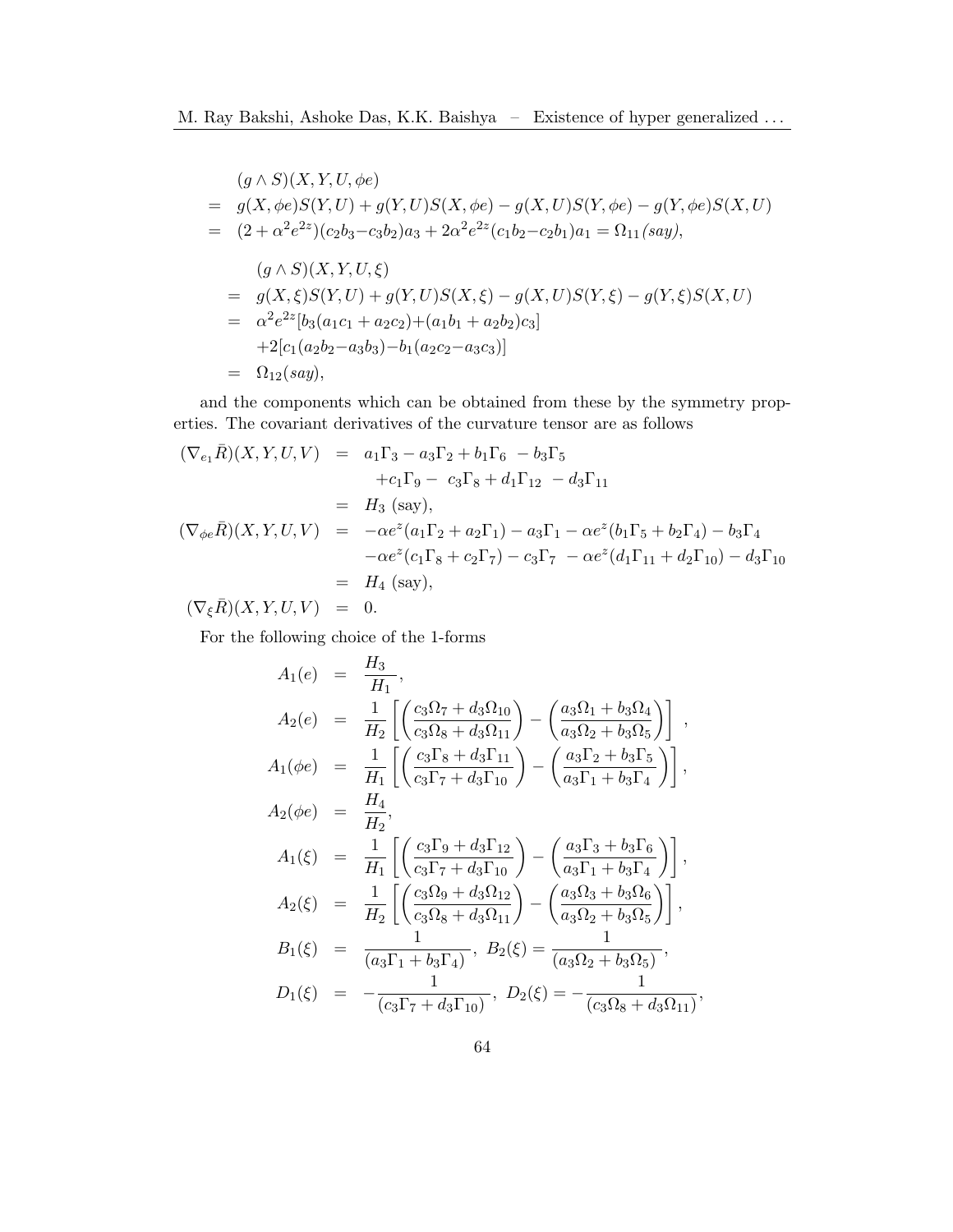one can easily verify the relations

```
(\nabla_e \bar{R})(X, Y, U, V) = A_1(e) \bar{R}(X, Y, U, V)+B_1(X)\overline{R}(e, Y, U, V) + B_1(Y)\overline{R}(X, e, U, V)+D_1(U)\bar{R}(X, Y, e, V) + D_1(V)\bar{R}(X, Y, U, e)+ A_2(e) (g \wedge S)(X, Y, U, V)+B_2(X)(g \wedge S)(e, Y, U, V) + B_2(Y)(g \wedge S)(X, e, U, V)+D_2(U)(g \wedge S)(X, Y, e, V) + D_2(V)(g \wedge S)(X, Y, U, e)(\nabla_{\phi e} \bar{R})(X, Y, U, V) = A_1(\phi e) \bar{R}(X, Y, U, V) + B_1(X) \bar{R}(\phi e, Y, U, V) + B_1(Y) \bar{R}(X, \phi e, U, V)+D_{1}(U)\bar{R}(X,Y,\phi e,V)+D_{1}(V)\bar{R}(X,Y,U,\phi e)+\ A_{2}(\phi e)\ (g\wedge S)(X,Y,U,V)+B_2(X)(g \wedge S)(\phi e, Y, U, V) + B_2(Y)(g \wedge S)(X, \phi e, U, V)+D_2(U)(g \wedge S)(X, Y, \phi e, V) + D_2(V)(g \wedge S)(X, Y, U, \phi e)(\nabla_{\xi} \bar{R})(X, Y, U, V) = A_1(\xi) \bar{R}(X, Y, U, V) + B_1(X) \bar{R}(\xi, Y, U, V)+B_1(Y)\bar{R}(X, \xi, U, V) + D_1(U)\bar{R}(X, Y, \xi, V)+D_1(V)\bar{R}(X, Y, U, \xi) + A_2(\xi) (g \wedge S)(X, Y, U, V)+B_2(X)(g \wedge S)(\xi, Y, U, V) + B_2(Y)(g \wedge S)(X, \xi, U, V)+D_2(U)(g \wedge S)(X, Y, \xi, V) + D_2(V)(g \wedge S)(X, Y, U, \xi)
```
From the above, we can state that the manifold  $(M^3, g)$  under consideration is a hyper generalized weakly symmetric Lorentzian Para-Sasakian manifold.

Theorem 8. There exists a hyper generalized weakly symmetric Lorentzian Para-Sasakian manifold  $(M^3, g)$ .

#### **REFERENCES**

<span id="page-14-0"></span>[1] K K Baishya, F. Ozen Zengin† and J Mike, On hyper generalised weakly symmetric manifolds, Nineteenth International Conference on Geometry, Integrability and Quantization June 02–07, 2017, Varna, Bulgaria Iva¨ılo M. Mladenov and Akira Yoshioka, Editors Avangard Prima, Sofia 2018, pp 1–10 doi:10.7546/giq-19-2018-1-10

<span id="page-14-2"></span> $[2]$  K. K. Baishya and P. R. Chowdhury, On almost generalized weakly symmetric LP-Sasakian manifold, An. Univ. Vest Timis. Ser. Mat.-Inform 55 (2017), no. 2, 51– 64

<span id="page-14-3"></span>[3] K. K. Baishya and P. R. Chowdhury, Deszcz pseudo symmetry type LP-Sasakian manifolds, An. Univ. Vest Timi¸s. Ser. Mat.-Inform. 54 (2016), no. 1, 35-53

<span id="page-14-4"></span>[4] K. K. Baishya, M. R. Bakshi and A. Biswas, On generalized weakly (Ricci) phisymmetric Lorentzian Para Sasakian manifold, Novi Sad Journal of Mathematics, https://doi.org/10.30755/NSJOM.11043

<span id="page-14-5"></span>[5] K. K. Baishya, Some more curvature properties of a quarter symmetric metric connection in a LP-Sasakian manifold, Bulletin of the Transilvania University of Brasov, Series III, Maths, Informatics, Physics 11 (60), 2(2018), 39-48

<span id="page-14-1"></span>[6] A. M. Blaga, M. R. Bakshi, and K. K. Baishya, Hyper generalized pseudo Qsymmetric semi-Riemanian manifold, Cubo, A Mathematical Journal,Vol. 23, no. 01, pp. 87-96,